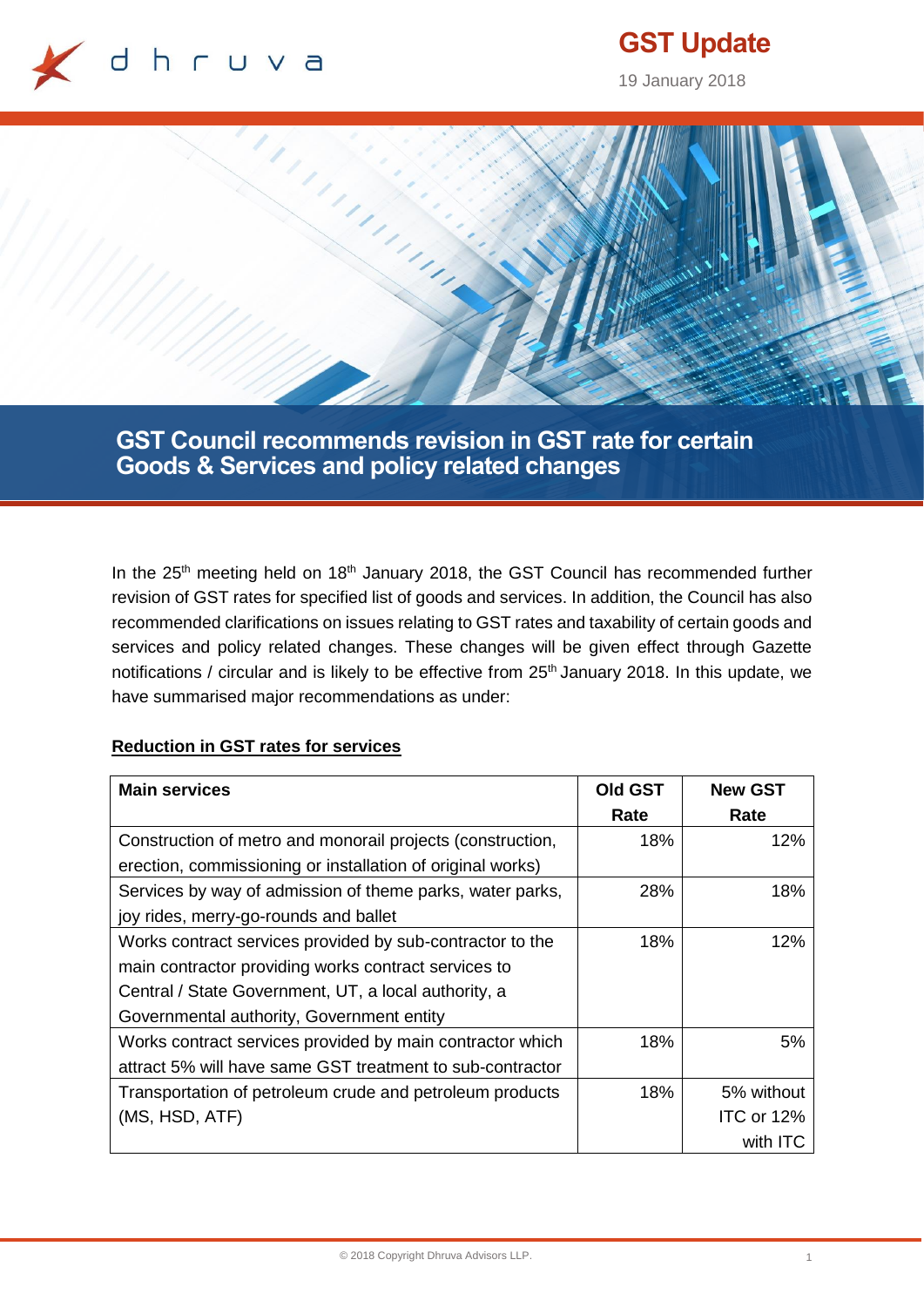

| Common Effluent Treatment Plants services of treatment of | 18%        | 12%            |
|-----------------------------------------------------------|------------|----------------|
| effluents                                                 |            |                |
| Mining or exploration services of petroleum crude and     | 18%        | 12%            |
| natural gas and for drilling services of said goods       |            |                |
| Tour operator services                                    | 5% without | 5% with ITC to |
|                                                           | <b>ITC</b> | the extent of  |
|                                                           |            | input services |
|                                                           |            | in the same    |
|                                                           |            | line of        |
|                                                           |            | business       |

## **Exemption to specified services**

| <b>Services</b>             | <b>Exemption</b>                                                       |  |  |
|-----------------------------|------------------------------------------------------------------------|--|--|
| Legal services              | Legal<br>provided to<br>Government,<br>Local<br>Authority,<br>services |  |  |
|                             | Governmental Authority and Government Entity                           |  |  |
|                             |                                                                        |  |  |
| Transportation<br>οf        | Services by way of transportation of goods from India to a place       |  |  |
| goods by air                | outside India by air – exemption with sunset clause upto $30th$        |  |  |
|                             | September 2018                                                         |  |  |
| Transportation<br><b>of</b> | Services by way of transportation of goods from India to a place       |  |  |
| goods by sea                | outside India by sea and value of such service to be excluded from     |  |  |
|                             | the value of exempted services for the purpose of reversal of ITC $-$  |  |  |
|                             | exemption with sunset clause upto 30 <sup>th</sup> September 2018      |  |  |
| Royalty and License         | IGST exemption on import of services in relation to temporary          |  |  |
| for<br>fee.<br>use<br>or    | transfer or permitting the use or enjoyment of any intellectual        |  |  |
| enjoyment<br>of<br>any      | property right to the extent of aggregate of duties and taxes leviable |  |  |
| intellectual property       | under Customs Tariff Act, 1975 on part of consideration declared       |  |  |
| (import of services)        | under Section 14(1) of the Customs Act, 1962 towards royalty and       |  |  |
|                             | license fee includible in transaction value as specified under Rule    |  |  |
|                             | 10(1) of the Customs Valuation (Determination of Value of Imported     |  |  |
|                             | Goods) Rules, 2017                                                     |  |  |
| Exemption limit for         | Increase in exemption limit of Rs. 5000 per month per member to        |  |  |
| individual                  | Rs. 7500 in respect of services provided by Resident Welfare           |  |  |
| contribution<br>to          | Association (unincorporated or non-profit entity) to its members       |  |  |
| welfare<br>resident         | against their individual contribution                                  |  |  |
| association                 |                                                                        |  |  |
| <b>Fumigation services</b>  | Services by way of fumigation in a warehouse of agricultural produce   |  |  |

### **Comments**

• The exemption for transportation of goods from India to a place outside India by sea will be beneficial for export shipments originating from India.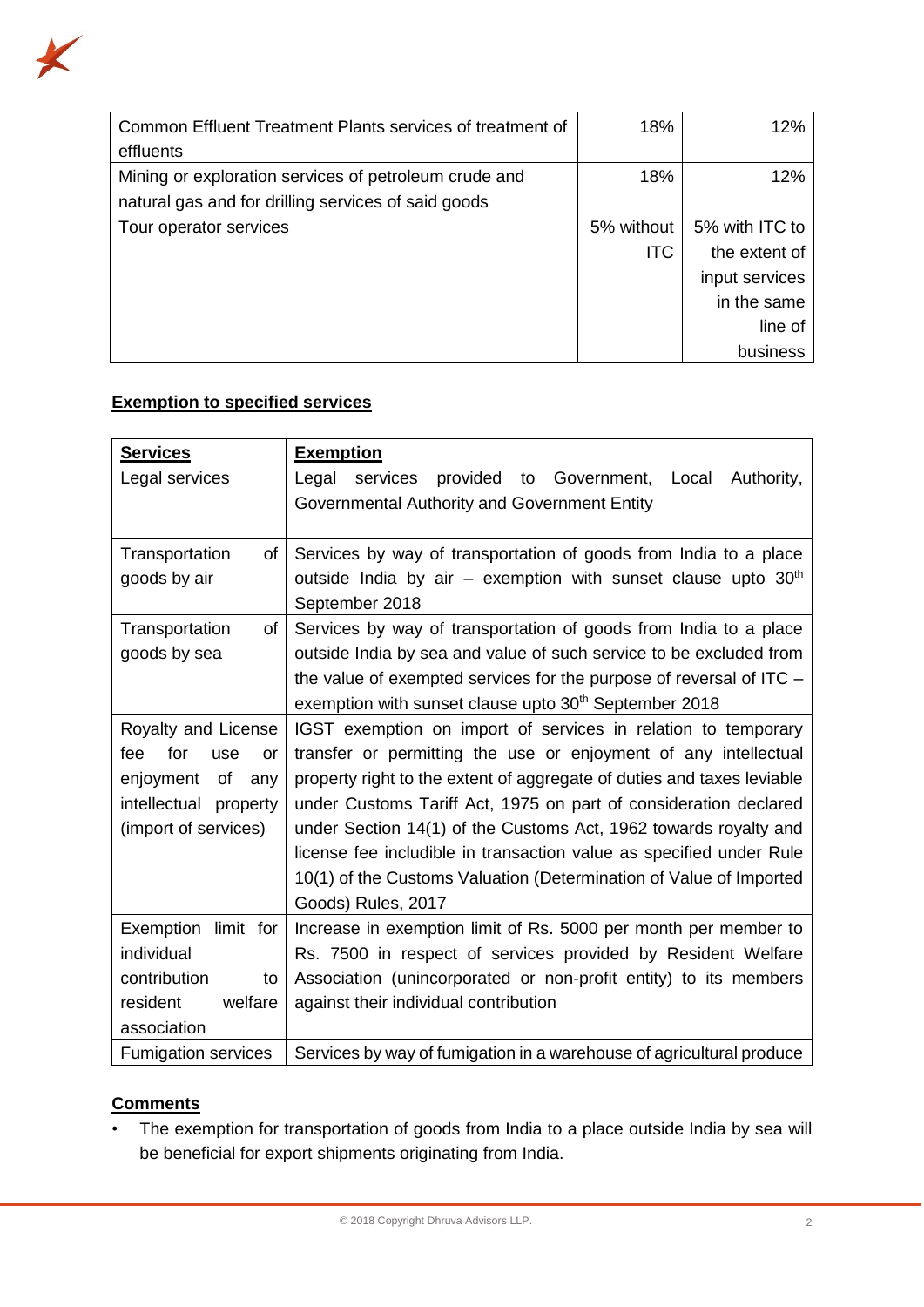

• The industry was grappling with duality of customs duty and service tax / GST on import of intellectual property and the IGST exemption brings a welcome relief. The exemption is likely to be prospective in nature and implication for the past transactions could still be open to interpretation.

| <b>Matter</b>                                                                                                                | Rationalization                                                                                                                                                                                                                                                                                                                                                                                                                              |
|------------------------------------------------------------------------------------------------------------------------------|----------------------------------------------------------------------------------------------------------------------------------------------------------------------------------------------------------------------------------------------------------------------------------------------------------------------------------------------------------------------------------------------------------------------------------------------|
| Value<br>of<br>exempt<br><b>ITC</b><br>services<br>for<br>under<br>reversal<br>Section<br>17(2)<br>of<br>CGST Act, 2017      | To provide for amendment in CGST Rules, 2017 that value of<br>exempt supply under Section 17(2) of the CGST Act, 2017 shall not<br>include value of deposits, loans or advances on which interest or<br>discount is earned. This will not be applicable to a banking company<br>and a financial institution including a non-banking financial company                                                                                        |
|                                                                                                                              | engaged in providing services by way of extending deposits, loans<br>or advances)                                                                                                                                                                                                                                                                                                                                                            |
| GST liability in case<br><b>TDR</b><br>of<br>against<br>consideration in form<br>0f<br>construction<br>service or vice versa | To defer the liability to pay GST in case of TDR against consideration<br>in the form of construction service and on construction service<br>against consideration in the form of TDR to the time when the<br>possession or right in the property is transferred to the land owner<br>by entering into a conveyance deed or similar instrument (eg.<br>allotment letter). No deferment in point of taxation in respect of cash<br>component. |
| Renting<br>of                                                                                                                | Renting of immovable property by government or local authority to a                                                                                                                                                                                                                                                                                                                                                                          |
| immovable property                                                                                                           | registered person under reverse Charge while renting of immovable                                                                                                                                                                                                                                                                                                                                                                            |
| by government                                                                                                                | property by government or local authority to un-registered person                                                                                                                                                                                                                                                                                                                                                                            |
|                                                                                                                              | shall continue under forward charge                                                                                                                                                                                                                                                                                                                                                                                                          |
| <b>Definition</b><br>of<br>insurance agent                                                                                   | Insurance agent in the reverse charge notification to have the<br>same meaning as assigned to it in clause (10) of section 2 of the<br>Insurance Act, 1938, so that corporate agents get excluded from<br>reverse charge.                                                                                                                                                                                                                    |
| Value of lottery                                                                                                             | Insertion in provision in GST Rules under Section 15 of the GST<br>Act that the value of lottery shall be 100/112 or 100/128 of the price<br>of lottery ticket notified in the Gazette (the same is currently notified<br>in the rate notification).                                                                                                                                                                                         |
| GST rate @ 28% on                                                                                                            | Actionable claim in the form of chance to win in betting and                                                                                                                                                                                                                                                                                                                                                                                 |
| betting and gambling                                                                                                         | gambling including horse racing to be added in GST rate schedule<br>for goods at 28%                                                                                                                                                                                                                                                                                                                                                         |
| including horse race                                                                                                         |                                                                                                                                                                                                                                                                                                                                                                                                                                              |
| Value of supply of<br>betting and gambling                                                                                   | Insertion in Section 15 of the CGST Act, 2017 for value of supply of<br>betting & gambling shall be 100 % of the face value of the bet or<br>the amount paid into the totalizator.                                                                                                                                                                                                                                                           |

### **Rationalization of certain exemption entries**

### **Comments**

Ambiguity on whether value of exempt services would include value of deposit, loans or advances on which interest or discount is earned for the purpose of input tax credit reversal calculation under Section 17(2) of the CGST Act, 2017 read with Rule 42 of the CGST Rules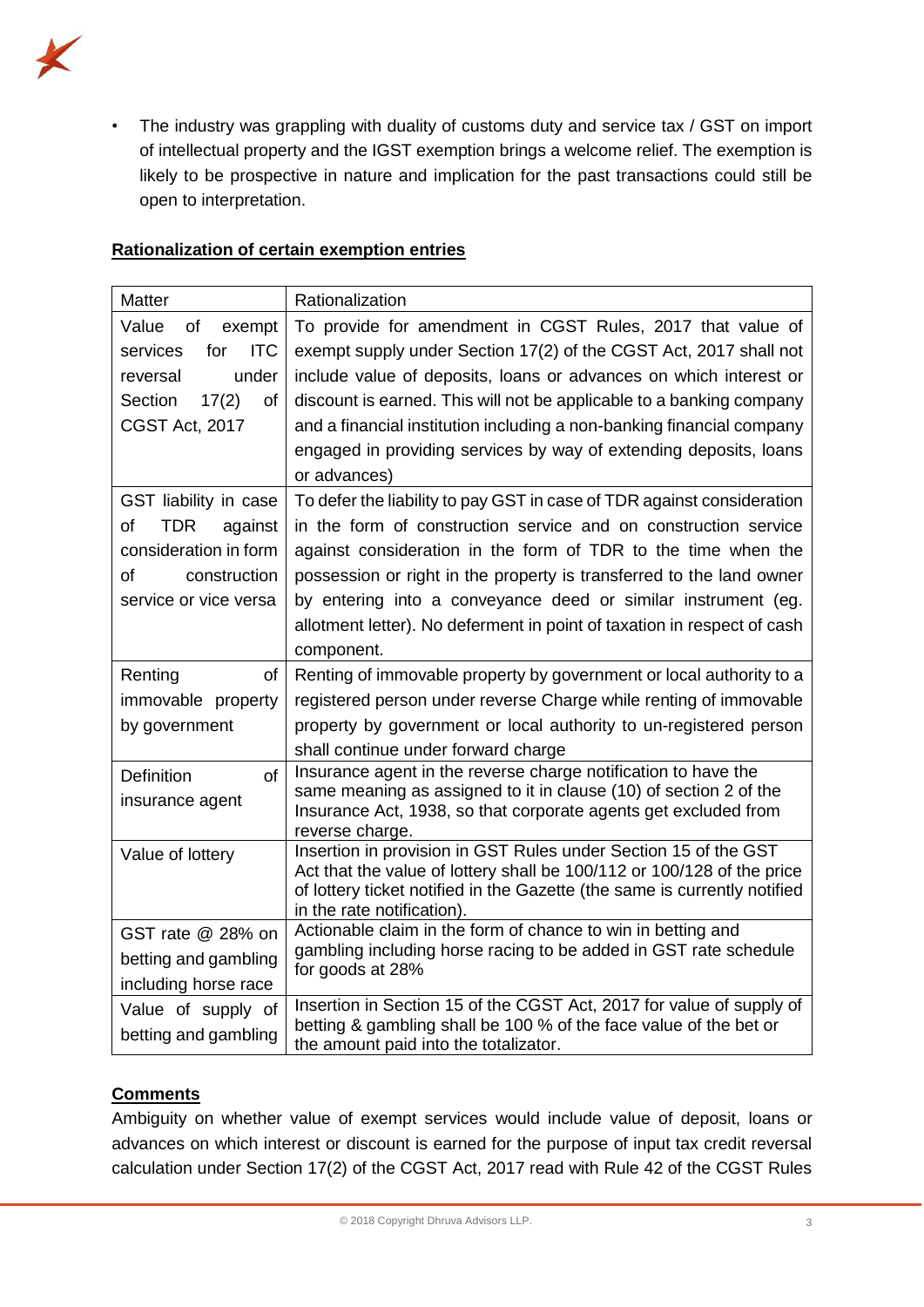

has now been suitably clarified and restores the position as under erstwhile CENVAT Credit Rules.

### **Revision in GST rates for goods**

| <b>HSN</b> | <b>Item Description</b>                                    | <b>Old GST Rate</b>    | <b>New GST Rate</b> |
|------------|------------------------------------------------------------|------------------------|---------------------|
| 87         | Old and used motor vehicles on the                         |                        |                     |
|            | margin of the supplier, subject to the                     |                        |                     |
|            | condition that no input tax credit of                      |                        |                     |
|            | central excise duty/value added tax or                     |                        |                     |
|            | GST paid on such vehicles has been                         |                        |                     |
|            | availed by the supplier:                                   |                        |                     |
|            | Medium and large cars and SUVs<br>-                        | 28%                    | 18%                 |
|            | Other than medium and large cars                           | 28%                    | 12%                 |
|            | and SUVs                                                   |                        |                     |
| 1704       | Sugar boiled confectionary                                 | 18%                    | 12%                 |
| 2711       | LPG supplied for supply to household                       |                        |                     |
|            | domestic consumers                                         | 18%                    | 5%                  |
|            | by private LPG distributors                                |                        |                     |
| 7102       | Diamonds and precious stones                               | 3%                     | 0.25%               |
| <b>HSN</b> | <b>Item Description</b>                                    | Old                    | <b>New</b>          |
|            |                                                            | Compensation           | Compensation        |
|            |                                                            | <b>Cess Rate</b>       | <b>Cess Rate</b>    |
| 87         | Old and used motor vehicles on the                         |                        |                     |
|            | margin of the supplier, subject to the                     |                        |                     |
|            | condition that no input tax credit of                      |                        |                     |
|            | central excise duty/value added tax or                     |                        |                     |
|            | GST paid on such vehicles has been                         |                        |                     |
|            | availed by the supplier:                                   | <b>Applicable Rate</b> | <b>Nil</b>          |
|            | Medium and large cars and SUVs<br>$\overline{\phantom{a}}$ |                        |                     |
|            | Other than medium and large cars                           | Applicable Rate        | Nil                 |
|            | and SUVs                                                   |                        |                     |

### **Comments**

The reduced GST rate for supply of old and used vehicle appears to be limited to secondhand vehicle dealers under the profit margin scheme and it needs to be seen, once Notification is issued, whether it will be available for other taxpayers, such as a Company selling its used vehicles if they have not availed input tax credit of central excise duty or VAT or GST.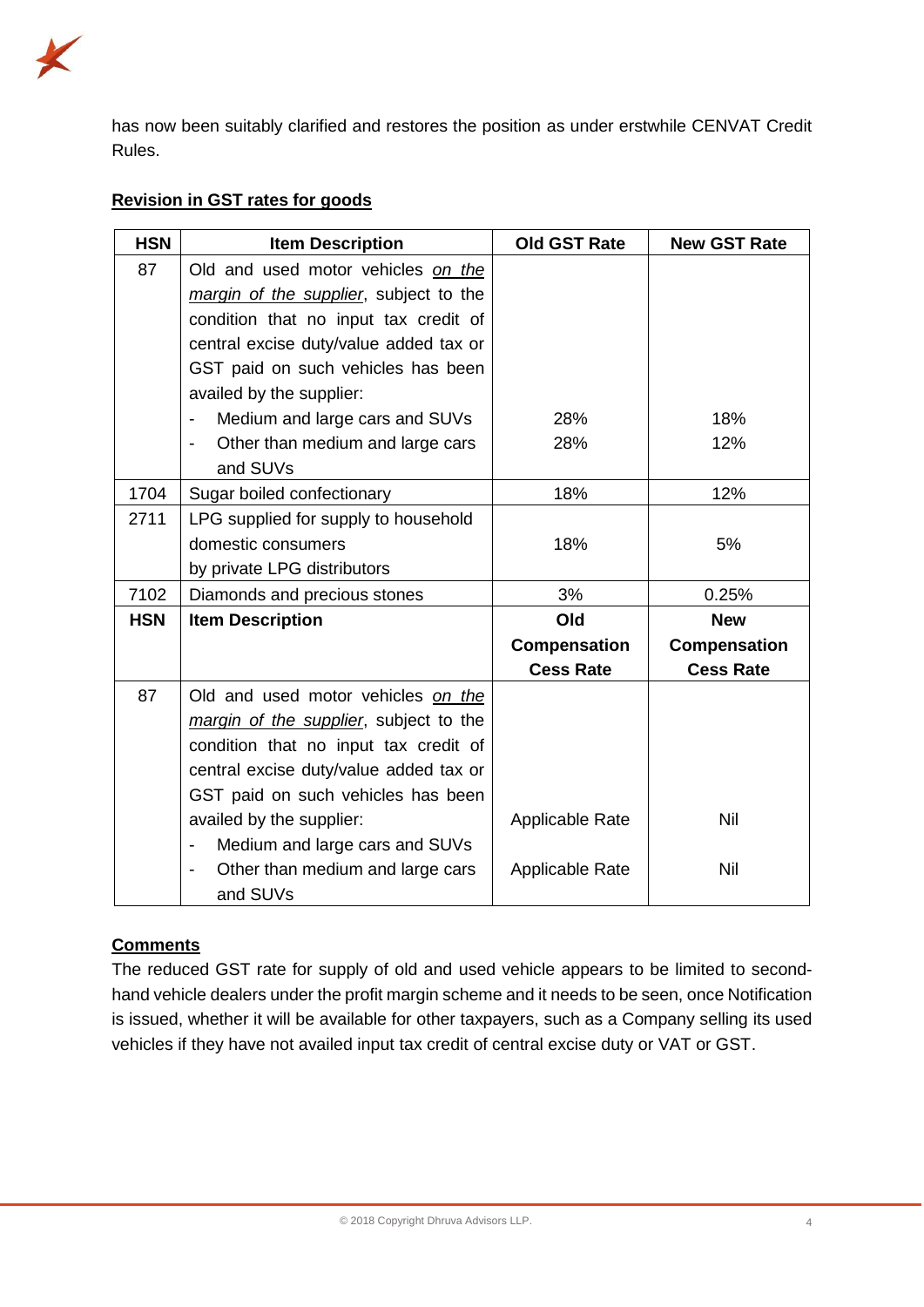

### **Recommendations for Policy Changes**

- Reduce late fee payable by any registered person for failure to furnish GSTR-1 (supply details), GSTR-5 (Non-resident taxable person) or GSTR-5A (OIDAR), GSTR-6 (Input Service Distributor).
- The facility for generation, modification and cancellation of e-way bills is being provided on trial basis on the portal [www.ewaybill.nic.in](http://www.ewaybill.nic.in/) and once fully operational, will be provided on the portal [www.ewaybillgst.gov.in](http://www.ewaybillgst.gov.in/)
- Modifications to the e-way bill rules for inter-State movement will be effective from 01<sup>st</sup> February 2018 and for intra-State movement with effect from a date to be announced separately by each State but not later than 1<sup>st</sup> June 2018
- Taxable persons who have obtained voluntary registration will be permitted to apply for cancellation of registration even before the expiry of one year from the effective date of registration
- For migrated taxpayers, the last date for filing FORM GST REG-29 for cancellation of registration is being extended by further three months till 31<sup>st</sup> March 2018